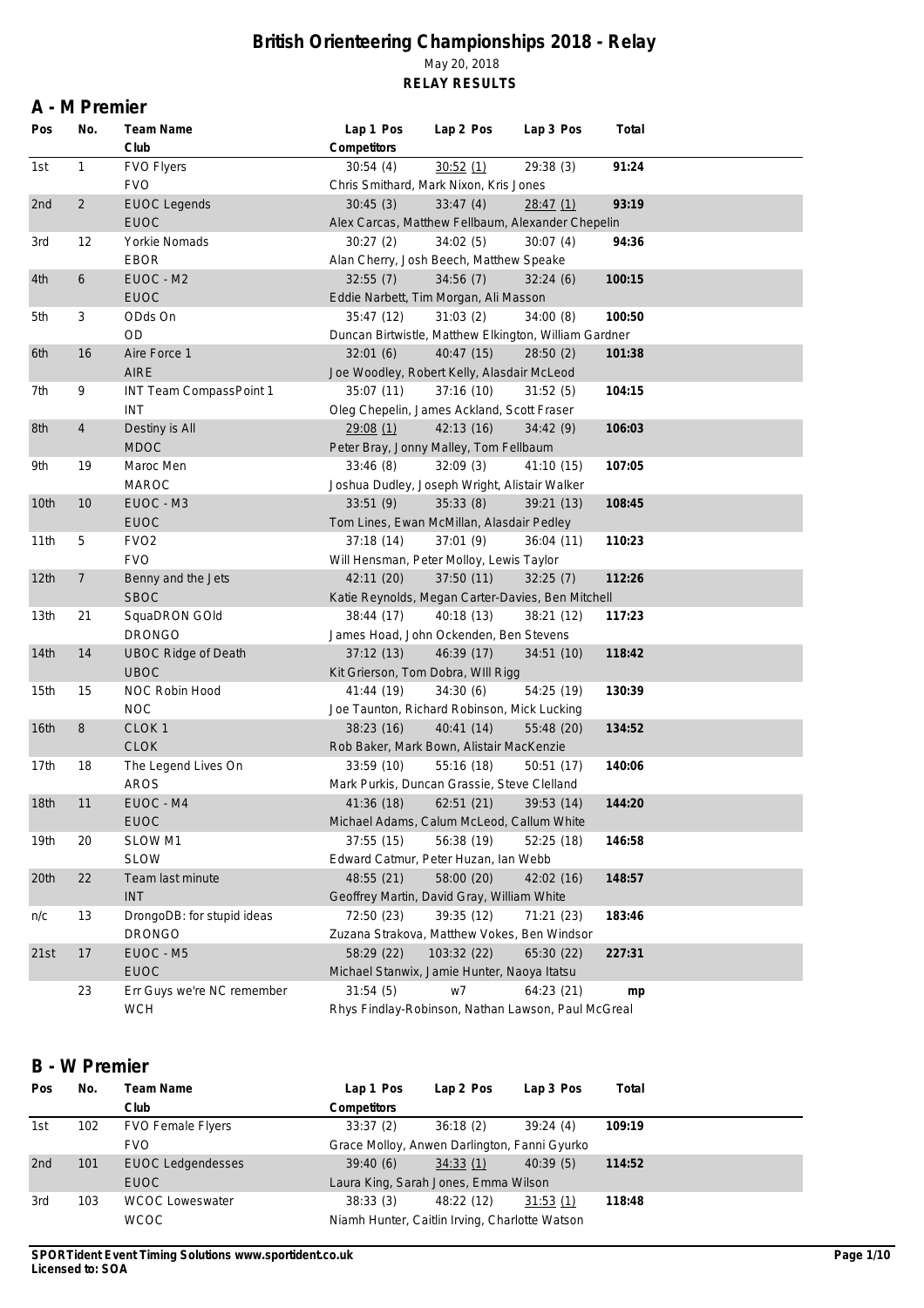#### **B - W Premier**

| Pos              | No. | Team Name             | Lap 1 Pos                                            | Lap 2 Pos                           | Lap 3 Pos  | Total  |  |  |  |  |
|------------------|-----|-----------------------|------------------------------------------------------|-------------------------------------|------------|--------|--|--|--|--|
|                  |     | Club                  | Competitors                                          |                                     |            |        |  |  |  |  |
| 4th              | 113 | SYO Queen Bees        | 38:37(4)                                             | 43:52(7)                            | 37:58(2)   | 120:27 |  |  |  |  |
|                  |     | <b>SYO</b>            |                                                      | Laura Goy, Mary Fleming, Kim Baxter |            |        |  |  |  |  |
| 5th              | 110 | Maroc Ladies          | 40:12(9)                                             | 42:59(6)                            | 41:27(6)   | 124:38 |  |  |  |  |
|                  |     | <b>MAROC</b>          | Hazel Wright, Kirsty Campbell, Eilidh Campbell       |                                     |            |        |  |  |  |  |
| 6th              | 106 | <b>BOK A</b>          | 39:26(5)                                             | 47:17 (11)                          | 38:49(3)   | 125:32 |  |  |  |  |
|                  |     | <b>BOK</b>            | Cecilie Andersen, Lucy Tonge, Chloe Potter           |                                     |            |        |  |  |  |  |
| 7th              | 111 | EUOC - W4             | 39:54(8)                                             | 42:11(5)                            | 44:12(7)   | 126:17 |  |  |  |  |
|                  |     | <b>EUOC</b>           | Kayla Fairbairn, Madara Brice, Katie Cory-Wright     |                                     |            |        |  |  |  |  |
| 8th              | 104 | <b>BASOC MASCOTS</b>  | 31:30(1)                                             | 45:30 (8)                           | 52:41(10)  | 129:41 |  |  |  |  |
|                  |     | <b>BASOC</b>          | Jessica Tullie, Gemma Karatay, Alison Campbell       |                                     |            |        |  |  |  |  |
| 9th              | 105 | EUOC - W2             | 41:27(10)                                            | 41:40(4)                            | 48:35(8)   | 131:42 |  |  |  |  |
|                  |     | <b>EUOC</b>           | Lindsay Roberison, Briony Kincaid, Louise Adams      |                                     |            |        |  |  |  |  |
| 10th             | 107 | RR Wraiths            | 39:42(7)                                             | 47:05 (10)                          | 54:12(11)  | 140:59 |  |  |  |  |
|                  |     | RR.                   | Kirstin Maxwell, Sarah McAdam, Rachel Sullivan       |                                     |            |        |  |  |  |  |
| 11th             | 108 | <b>TVOC Tigresses</b> | 46:08(12)                                            | 45:40(9)                            | 50:51(9)   | 142:39 |  |  |  |  |
|                  |     | <b>TVOC</b>           | Anne Edwards, Bethany Kippin, Helen Gardner          |                                     |            |        |  |  |  |  |
| n/c              | 109 | EUOC - W3             | 45:26 (11)                                           | 41:01(3)                            | 82:54 (13) | 169:21 |  |  |  |  |
|                  |     | <b>EUOC</b>           | Isla Simmons, Kirsten Strain, Paul Gregson           |                                     |            |        |  |  |  |  |
| 12 <sub>th</sub> | 112 | <b>SLOW W</b>         | 67:55(13)                                            | 53:30(13)                           | 74:14 (12) | 195:39 |  |  |  |  |
|                  |     | <b>SLOW</b>           | Karen Jones, Sarah-Jane Barrable, Christine Robinson |                                     |            |        |  |  |  |  |

## **C - M Short**

| Pos              | No. | Team Name               | Lap 1 Pos                                            | Lap 2 Pos  | Lap 3 Pos  | Total  |  |  |  |
|------------------|-----|-------------------------|------------------------------------------------------|------------|------------|--------|--|--|--|
|                  |     | Club                    | Competitors                                          |            |            |        |  |  |  |
| 1st              | 212 | <b>BOK B</b>            | 22:21(2)                                             | 30:19(4)   | 26:43(3)   | 79:23  |  |  |  |
|                  |     | <b>BOK</b>              | Oliver Tonge, Jim Bailey, Michael Hallett            |            |            |        |  |  |  |
| 2nd              | 203 | <b>SNow Storm</b>       | 22:30(3)                                             | 31:52(7)   | 29:01(5)   | 83:23  |  |  |  |
|                  |     | SN                      | Frank Townley, Nicholas Cooper, Laurence Townley     |            |            |        |  |  |  |
| 3rd              | 201 | <b>ESOC Jedi</b>        | 30:29(11)                                            | 30:31(5)   | 24:05(1)   | 85:05  |  |  |  |
|                  |     | <b>ESOC</b>             | Craig Nolan, Alistair Hindle, Andrew Lindsay         |            |            |        |  |  |  |
| 4th              | 214 | T-Rex                   | 23:09(4)                                             | 34:40(11)  | 27:46(4)   | 85:35  |  |  |  |
|                  |     | <b>TVOC</b>             | David Bunn, Roger Thetford, Nigel Bunn               |            |            |        |  |  |  |
| n/c              | 204 | <b>Talent Crew</b>      | 27:57(9)                                             | 27:54(2)   | 31:02(7)   | 86:53  |  |  |  |
|                  |     | <b>BOF</b>              | Tom Bray, Paul Murgatroyd, Tom Bray                  |            |            |        |  |  |  |
| 5th              | 219 | <b>WCOC Crummock</b>    | 26:16(7)                                             | 32:52(8)   | 29:30(6)   | 88:38  |  |  |  |
|                  |     | <b>WCOC</b>             | Matt Vokes, Alan Irving, David Spencer               |            |            |        |  |  |  |
| 6th              | 207 | Devon Green Forests     | 25:50(6)                                             | 28:40 (3)  | 38:28 (13) | 92:58  |  |  |  |
|                  |     | <b>DEVON</b>            | Jack Forrest, Ben Chesters, Adam Forrest             |            |            |        |  |  |  |
| 7th              | 216 | <b>HOCompass Point</b>  | 24:30(5)                                             | 39:47(13)  | 32:25(8)   | 96:42  |  |  |  |
|                  |     | <b>HOC</b>              | Romualdas Stupelis, Andy Hemsted, Alexander Mitchell |            |            |        |  |  |  |
| 8th              | 202 | DVO Lads                | 30:24(10)                                            | 34:35(10)  | 32:41(9)   | 97:40  |  |  |  |
|                  |     | <b>DVO</b>              | Andrew Powell, Jake O'Donnell, Richard Parkin        |            |            |        |  |  |  |
| 9th              | 213 | <b>Fried ECK</b>        | 31:43(13)                                            | 37:04(12)  | 36:51(11)  | 105:38 |  |  |  |
|                  |     | <b>ECKO</b>             | Andy Dale, Alasdair Lilley, Ross Lilley              |            |            |        |  |  |  |
| 10th             | 222 | T-Party                 | 38:58(16)                                            | 30:37(6)   | 37:19 (12) | 106:54 |  |  |  |
|                  |     | <b>TVOC</b>             | Mikhail Gryaznevich, Simon Kippin, David Kingham     |            |            |        |  |  |  |
| n/c              | 215 | <b>WCOC Thirlmere</b>   | 30:37(12)                                            | 42:14(15)  | 39:01 (14) | 111:52 |  |  |  |
|                  |     | <b>WCOC</b>             | Jock Davis, Steven Breeze, Michael Billinghurst      |            |            |        |  |  |  |
| 11th             | 206 | <b>CLYDE Destroyers</b> | 27:07(8)                                             | 46:29 (19) | 39:15(15)  | 112:51 |  |  |  |
|                  |     | <b>CLYDE</b>            | Simon Gardner, Andy Paterson, Iain Mennie            |            |            |        |  |  |  |
| 12th             | 209 | <b>BKOntenders</b>      | 38:21(15)                                            | 22:40(1)   | 54:45 (20) | 115:46 |  |  |  |
|                  |     | <b>BKO</b>              | David Jukes, Pavel Prochazka, Martin Wilson          |            |            |        |  |  |  |
| 13 <sub>th</sub> | 217 | <b>DEEshorts</b>        | 32:11(14)                                            | 40:16(14)  | 45:57 (16) | 118:24 |  |  |  |
|                  |     | <b>DEE</b>              | Duncan Harris, Mike Smithard, Andrew Payne           |            |            |        |  |  |  |
| 14th             | 218 | NOC Little John         | 61:21(22)                                            | 46:26(18)  | 25:27(2)   | 133:14 |  |  |  |
|                  |     | <b>NOC</b>              | Andrew Ridgway, Hilary Palmer, Peter Hodkinson       |            |            |        |  |  |  |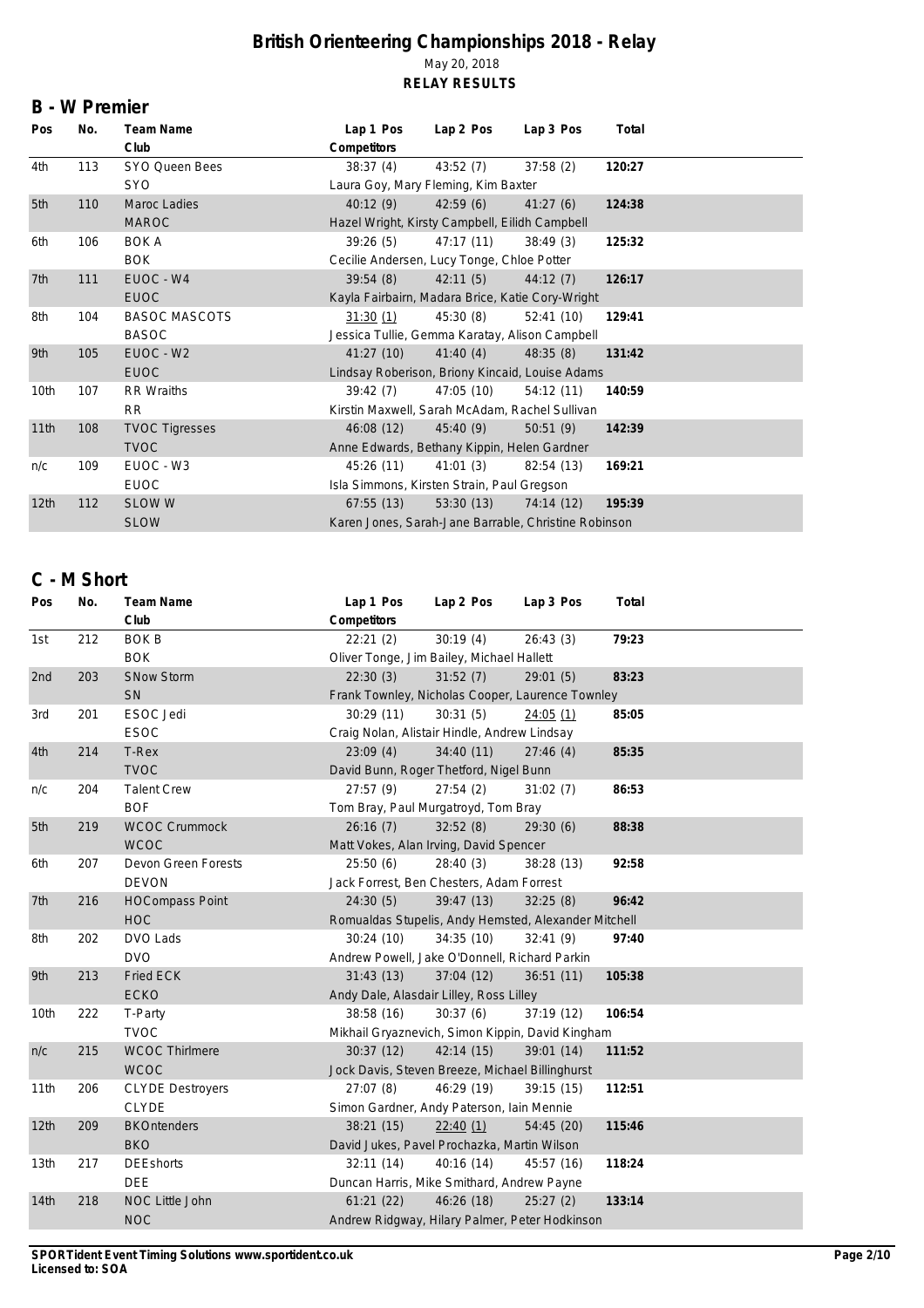### **C - M Short**

| Pos              | No. | Team Name               | Lap 1 Pos                                     | Lap 2 Pos  | Lap 3 Pos      | Total  |  |  |  |
|------------------|-----|-------------------------|-----------------------------------------------|------------|----------------|--------|--|--|--|
|                  |     | Club                    | Competitors                                   |            |                |        |  |  |  |
| 15th             | 208 | <b>SROC</b> Icons       | 56:00(20)                                     | 46:23 (17) | 36:42(10)      | 139:05 |  |  |  |
|                  |     | <b>SROC</b>             | David Rosen, Jon Carberry, Mike Wimpenny      |            |                |        |  |  |  |
| 16 <sub>th</sub> | 220 | <b>BOKE</b>             | 43:18(17)                                     | 34:10(9)   | 63:00(21)      | 140:28 |  |  |  |
|                  |     | <b>BOK</b>              | Scott Bailey, Jeremy Tonge, Christian Saxtoft |            |                |        |  |  |  |
| 17th             | 210 | SNow Men                | 45:30 (18)                                    | 48:35 (21) | 51:37(17)      | 145:42 |  |  |  |
|                  |     | SN.                     | Paul Fox, Vincent Townley, Colin Swallow      |            |                |        |  |  |  |
| 18 <sub>th</sub> | 211 | Airebrush               | 50:16(19)                                     | 48:10 (20) | 53:45(19)      | 152:11 |  |  |  |
|                  |     | <b>AIRE</b>             | Chris Burden, Brent Hill, Roger Lott          |            |                |        |  |  |  |
| 19 <sub>th</sub> | 205 | <b>MV Velvet Flyers</b> | 60:32(21)                                     | 52:34(22)  | 52:55(18)      | 166:01 |  |  |  |
|                  |     | MV.                     | Mike Elliot, Mark Cheesman, Philip Gristwood  |            |                |        |  |  |  |
|                  | 221 | <b>M SHORT MOR</b>      | 21:16(1)                                      | 42:55(16)  | W <sub>3</sub> | mp     |  |  |  |
|                  |     | <b>MOR</b>              | Andrew Barr, Colin McArthur, Steve Perry      |            |                |        |  |  |  |

## **D - W Short**

| Pos | No. | Team Name           | Lap 1 Pos                                          | Lap 2 Pos                                 | Lap 3 Pos | Total  |  |  |  |  |
|-----|-----|---------------------|----------------------------------------------------|-------------------------------------------|-----------|--------|--|--|--|--|
|     |     | Club                | Competitors                                        |                                           |           |        |  |  |  |  |
| 1st | 305 | <b>ESOC Naboo</b>   | 35:08(4)                                           | 30:36(2)                                  | 27:24(1)  | 93:08  |  |  |  |  |
|     |     | <b>ESOC</b>         | Rachel Brown, Gillian Martin, Rona Lindsay         |                                           |           |        |  |  |  |  |
| 2nd | 301 | W SHORT MOR         | 26:52(1)                                           | 40:06(5)                                  | 34:32(3)  | 101:30 |  |  |  |  |
|     |     | <b>MOR</b>          | Kathryn Barr, Kirsty McArthur, Morag McLuckie      |                                           |           |        |  |  |  |  |
| 3rd | 308 | Airestyles          | 29:01(3)                                           | 38:37(4)                                  | 37:59(4)  | 105:37 |  |  |  |  |
|     |     | AIRE                |                                                    | Evie Conway, Natasha Conway, Lindsey King |           |        |  |  |  |  |
| 4th | 303 | Cream ECK           | 27:28(2)                                           | 40:26(6)                                  | 46:14(5)  | 114:08 |  |  |  |  |
|     |     | <b>ECKO</b>         | Roanne Lilley, Julie Watson, Gill Berrow           |                                           |           |        |  |  |  |  |
| 5th | 304 | <b>BASOC WOLVES</b> | 47:16(8)                                           | 23:35(1)                                  | 65:57(7)  | 136:48 |  |  |  |  |
|     |     | <b>BASOC</b>        | Lynne Walker, Izzy Cox, Marion MacCormick          |                                           |           |        |  |  |  |  |
| 6th | 310 | <b>SROC Idols</b>   | 45:03(7)                                           | 53:40(7)                                  | 58:55(6)  | 157:38 |  |  |  |  |
|     |     | <b>SROC</b>         | Karen Quickfall, Sarah Watkins, Miriam Rosen       |                                           |           |        |  |  |  |  |
| 7th | 307 | FVO <sub>5</sub>    | 44:34 (6)                                          | 56:26(8)                                  | 80:14(8)  | 181:14 |  |  |  |  |
|     |     | <b>FVO</b>          | Kirsten Reilly, Dawn Goddard, Kathy Klaka          |                                           |           |        |  |  |  |  |
|     | 302 | FVO <sub>4</sub>    | 36:04(5)                                           | $m4-6$                                    | 28:01(2)  | mp     |  |  |  |  |
|     |     | <b>FVO</b>          | Beccy Osborn, Marie Claire Shankland, Fiona Berrow |                                           |           |        |  |  |  |  |
|     | 309 | EUOC - W5           | 61:39(10)                                          | 33:45(3)                                  | $m4-7$    | mp     |  |  |  |  |
|     |     | <b>EUOC</b>         | Alex Bolloux, Jenny Ricketts, Klára Novotná        |                                           |           |        |  |  |  |  |
|     | 306 | <b>SLOW WS</b>      | 54:44(9)                                           | m11                                       |           | dnf    |  |  |  |  |
|     |     | <b>SLOW</b>         | Heather Walton, Judith Purvis,                     |                                           |           |        |  |  |  |  |

# **E - M40**

| <b>Pos</b> | No.  | Team Name               | Lap 1 Pos                                       | Lap 2 Pos                                   | Lap 3 Pos | Total  |  |  |  |  |
|------------|------|-------------------------|-------------------------------------------------|---------------------------------------------|-----------|--------|--|--|--|--|
|            |      | Club                    | Competitors                                     |                                             |           |        |  |  |  |  |
| 1st        | 4002 | SY <sub>01</sub>        | 31:03(1)                                        | 36:59(3)                                    | 32:36 (1) | 100:38 |  |  |  |  |
|            |      | <b>SYO</b>              |                                                 | Andrew Preston, Peter Tryner, Nick Barrable |           |        |  |  |  |  |
| 2nd        | 4001 | FVO <sub>6</sub>        | 36:23(3)                                        | 34:53(2)                                    | 33:02(2)  | 104:18 |  |  |  |  |
|            |      | <b>FVO</b>              |                                                 | Roger Goddard, Jason Inman, David Godfree   |           |        |  |  |  |  |
| 3rd        | 4003 | FVO <sub>7</sub>        | 38:34(4)                                        | 40:05(4)                                    | 38:29(6)  | 117:08 |  |  |  |  |
|            |      | <b>FVO</b>              | Ross McLennan, Fraser Purves, Brad Connor       |                                             |           |        |  |  |  |  |
| 4th        | 4005 | <b>CLYDE Frigates</b>   | 44:47(6)                                        | 49:34(6)                                    | 36:20(3)  | 130:41 |  |  |  |  |
|            |      | <b>CLYDE</b>            | Kenneth Milton, Alastair Dunlop, Patrick Walder |                                             |           |        |  |  |  |  |
| n/c        | 4009 | Maroc Vets 1            | 43:13(5)                                        | 54:50 (9)                                   | 36:46(4)  | 134:49 |  |  |  |  |
|            |      | <b>MAROC</b>            | Drew Tivendale, Paul Chapman, Jonathan Musgrave |                                             |           |        |  |  |  |  |
| 5th        | 4011 | <b>ODds and Evens</b>   | 31:28(2)                                        | 50:46(7)                                    | 54:02(9)  | 136:16 |  |  |  |  |
|            |      | OD.                     | Alistair Powell, Richard Gardner, Bruce Bryant  |                                             |           |        |  |  |  |  |
| 6th        | 4004 | INT Team CompassPoint E | 45:04 (7)                                       | 57:25(10)                                   | 38:02(5)  | 140:31 |  |  |  |  |
|            |      | <b>INT</b>              | Caspian Richards, Max Carcas, Ray Ward          |                                             |           |        |  |  |  |  |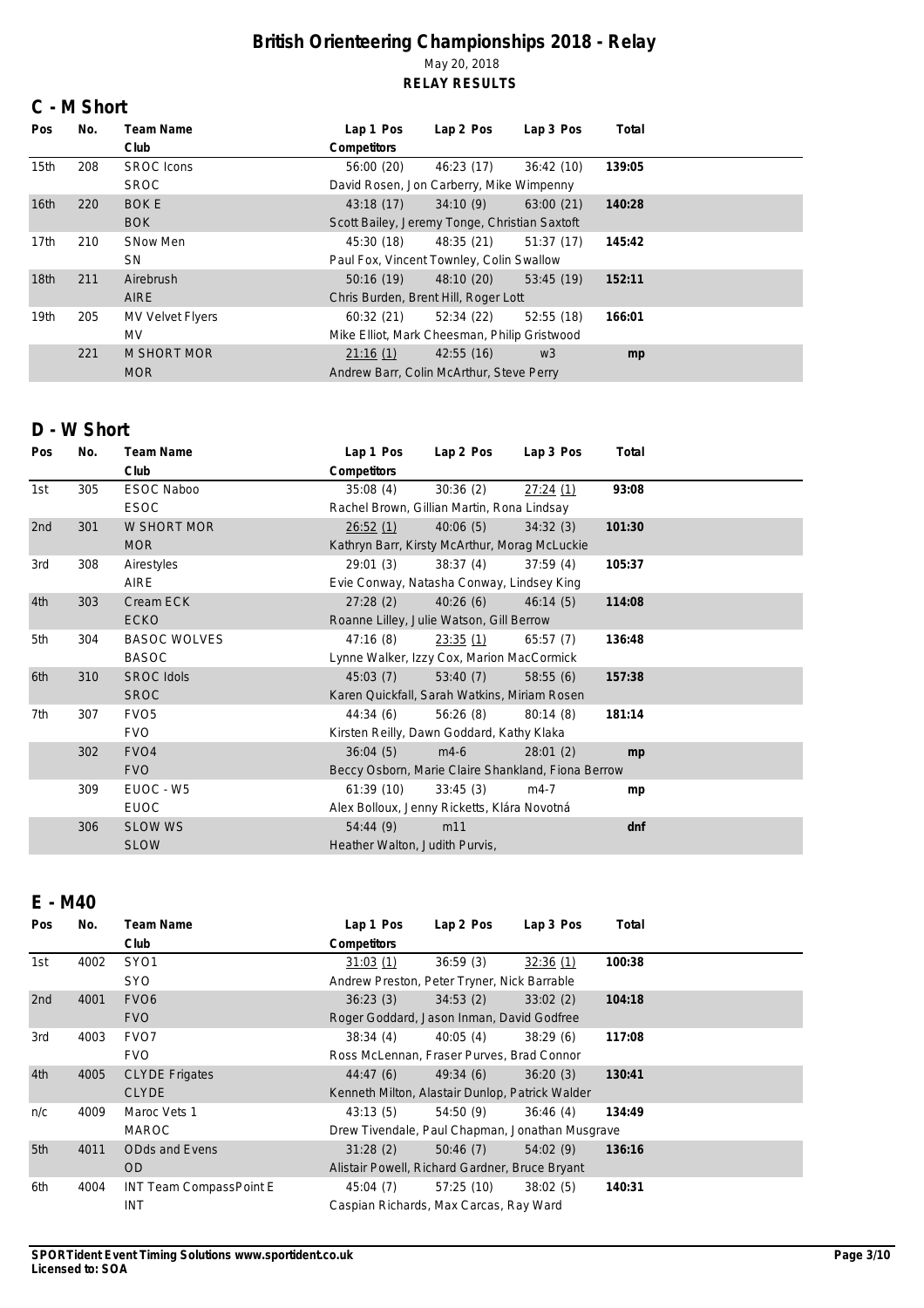## **E - M40**

| Pos | No.  | Team Name         | Lap 1 Pos                                                  | Lap 2 Pos | Lap 3 Pos  | Total  |  |  |  |
|-----|------|-------------------|------------------------------------------------------------|-----------|------------|--------|--|--|--|
|     |      | Club              | Competitors                                                |           |            |        |  |  |  |
| 7th | 4008 | FVO <sub>18</sub> | 47:01(8)                                                   | 47:29(5)  | 49:07 (8)  | 143:37 |  |  |  |
|     |      | <b>FVO</b>        | Mark Johnston, Jonathan Molloy, Jon Marsden                |           |            |        |  |  |  |
| 8th | 4007 | M40 MOR           | 53:54(9)                                                   | 63:03(11) | 76:31 (10) | 193:28 |  |  |  |
|     |      | <b>MOR</b>        | Peter McLuckie, John Pullen, Carole Chapman                |           |            |        |  |  |  |
|     | 4010 | BAOC              | w1                                                         | 32:12(1)  | 41:36(7)   | mp     |  |  |  |
|     |      | <b>BAOC</b>       | Charles Bromley Gardner, Calvin Routledge, Chris Huthwaite |           |            |        |  |  |  |
|     | 4006 | SYO <sub>2</sub>  | 54:23(10)                                                  | 52:43(8)  | $m13-14$   | mp     |  |  |  |
|     |      | <b>SYO</b>        | Charlie Elliot, Julian Peters, Lorraine Reuber             |           |            |        |  |  |  |

## **F - W40**

| Pos  | No.  | Team Name                | Lap 1 Pos   | Lap 2 Pos                                      | Lap 3 Pos                                     | Total  |  |  |  |  |
|------|------|--------------------------|-------------|------------------------------------------------|-----------------------------------------------|--------|--|--|--|--|
|      |      | Club                     | Competitors |                                                |                                               |        |  |  |  |  |
| 1st  | 4062 | INT Team CompassPoint SE | 38:37(2)    | 35:54(2)                                       | 32:18(2)                                      | 106:49 |  |  |  |  |
|      |      | INT                      |             | Lorna Eades, Ann Haley, Claire Ward            |                                               |        |  |  |  |  |
| 2nd  | 4061 | SYO <sub>3</sub>         | 39:13(5)    | 43:41(4)                                       | 29:30(1)                                      | 112:24 |  |  |  |  |
|      |      | <b>SYO</b>               |             | Amanda Crawshaw, Pauline Tryner, Jenny Peel    |                                               |        |  |  |  |  |
| 3rd  | 4066 | ODds On                  | 39:26(6)    | 48:14(6)                                       | 34:19(3)                                      | 121:59 |  |  |  |  |
|      |      | <b>OD</b>                |             | Lesley Ross, Liz Phillips, Anne Straube        |                                               |        |  |  |  |  |
| 4th  | 4063 | <b>SNow Leopards</b>     | 29:57(1)    | 54:46(8)                                       | 41:35(4)                                      | 126:18 |  |  |  |  |
|      |      | <b>SN</b>                |             | Sarah Rollins, Sarah Francis, Carol Lovegrove  |                                               |        |  |  |  |  |
| 5th  | 4064 | <b>WCOC Ennerdale</b>    | 39:11(4)    | 35:26(1)                                       | 56:54(8)                                      | 131:31 |  |  |  |  |
|      |      | <b>WCOC</b>              |             |                                                | Lynne Thomas, Susan Skinner, Vanessa Brierley |        |  |  |  |  |
| 6th  | 4069 | Ospreys                  | 38:56(3)    | 51:49(7)                                       | 50:37(7)                                      | 141:22 |  |  |  |  |
|      |      | <b>INVOC</b>             |             | Marsela McLeod, Alison Matheson, Jacquie Laird |                                               |        |  |  |  |  |
| 7th  | 4070 | ESOC Falcon              | 52:30(9)    | 45:29(5)                                       | 44:33(5)                                      | 142:32 |  |  |  |  |
|      |      | <b>ESOC</b>              |             | Judith Bell, Helena Nolan, Heather Thomson     |                                               |        |  |  |  |  |
| 8th  | 4068 | W40 MOR                  | 58:47 (10)  | 42:39(3)                                       | 46:29(6)                                      | 147:55 |  |  |  |  |
|      |      | <b>MOR</b>               |             | Karen Fraser, Nicola Howard, Fiona Newcombe    |                                               |        |  |  |  |  |
| 9th  | 4067 | Maroc Vets 2             | 49:18(7)    | 59:13 (9)                                      | 57:16(9)                                      | 165:47 |  |  |  |  |
|      |      | <b>MAROC</b>             |             | Caz Dudley, Sue Barrie, Katja Neumann          |                                               |        |  |  |  |  |
| 10th | 4065 | SY <sub>O</sub> 4        | 49:50(8)    | 59:17 (10)                                     | 61:13(10)                                     | 170:20 |  |  |  |  |
|      |      | <b>SYO</b>               |             | Louise Preston, Lesley Ward, Emily Pieters     |                                               |        |  |  |  |  |

## **G - M50**

| Pos | No.  | Team Name                       | Lap 1 Pos                                     | Lap 2 Pos  | Lap 3 Pos  | Total  |  |  |  |
|-----|------|---------------------------------|-----------------------------------------------|------------|------------|--------|--|--|--|
|     |      | Club                            | Competitors                                   |            |            |        |  |  |  |
| 1st | 5010 | SYO <sub>5</sub>                | 34:46(6)                                      | 38:55(4)   | 28:37(1)   | 102:18 |  |  |  |
|     |      | <b>SYO</b>                      | Martin Ward, Tim Tett, David Peel             |            |            |        |  |  |  |
| 2nd | 5017 | FVO <sub>8</sub>                | 37:50(9)                                      | 35:19(2)   | 30:05(2)   | 103:14 |  |  |  |
|     |      | <b>FVO</b>                      | Jon Cross, Steve Nicholson, Ben Stansfield    |            |            |        |  |  |  |
| 3rd | 5002 | BOK C                           | 36:20(8)                                      | 34:24(1)   | 35:00(5)   | 105:44 |  |  |  |
|     |      | <b>BOK</b>                      | Ifor Powell, Mark Saunders, Clive Hallett     |            |            |        |  |  |  |
| n/c | 5009 | <b>INT Team CompassPoint NW</b> | 34:38(4)                                      | 39:12(5)   | 35:43(6)   | 109:33 |  |  |  |
|     |      | <b>INT</b>                      | David Eades, Graeme Ackland, David Eades      |            |            |        |  |  |  |
| 4th | 5015 | <b>CLYDE Battleships</b>        | 38:18(10)                                     | 39:42(7)   | 31:51(3)   | 109:51 |  |  |  |
|     |      | <b>CLYDE</b>                    | Donald Petrie, Stephen Wilson, Dave Robertson |            |            |        |  |  |  |
| 5th | 5018 | LOC Glaramara                   | 32:16(2)                                      | 35:36(3)   | 48:31 (10) | 116:23 |  |  |  |
|     |      | <b>LOC</b>                      | Graham Patten, Nick Howlett, Mark Simmonds    |            |            |        |  |  |  |
| 6th | 5012 | <b>MOR501</b>                   | 32:06(1)                                      | 45:13 (11) | 43:45(8)   | 121:04 |  |  |  |
|     |      | <b>MOR</b>                      | David Weir, Rupert Hornby, Adrian Chapman     |            |            |        |  |  |  |
| 7th | 5022 | Gramp 1                         | 34:40(5)                                      | 43:42(9)   | 49:27 (11) | 127:49 |  |  |  |
|     |      | <b>GRAMP</b>                    | Tim Griffin, Dennis McDonald, Robert Daly     |            |            |        |  |  |  |
| 8th | 5020 | Maroc Vets 4                    | 47:41 (15)                                    | 44:30 (10) | 44:38 (9)  | 136:49 |  |  |  |
|     |      | <b>MAROC</b>                    | Donald Barrie, Bob Sheridan, Sarah Dunn       |            |            |        |  |  |  |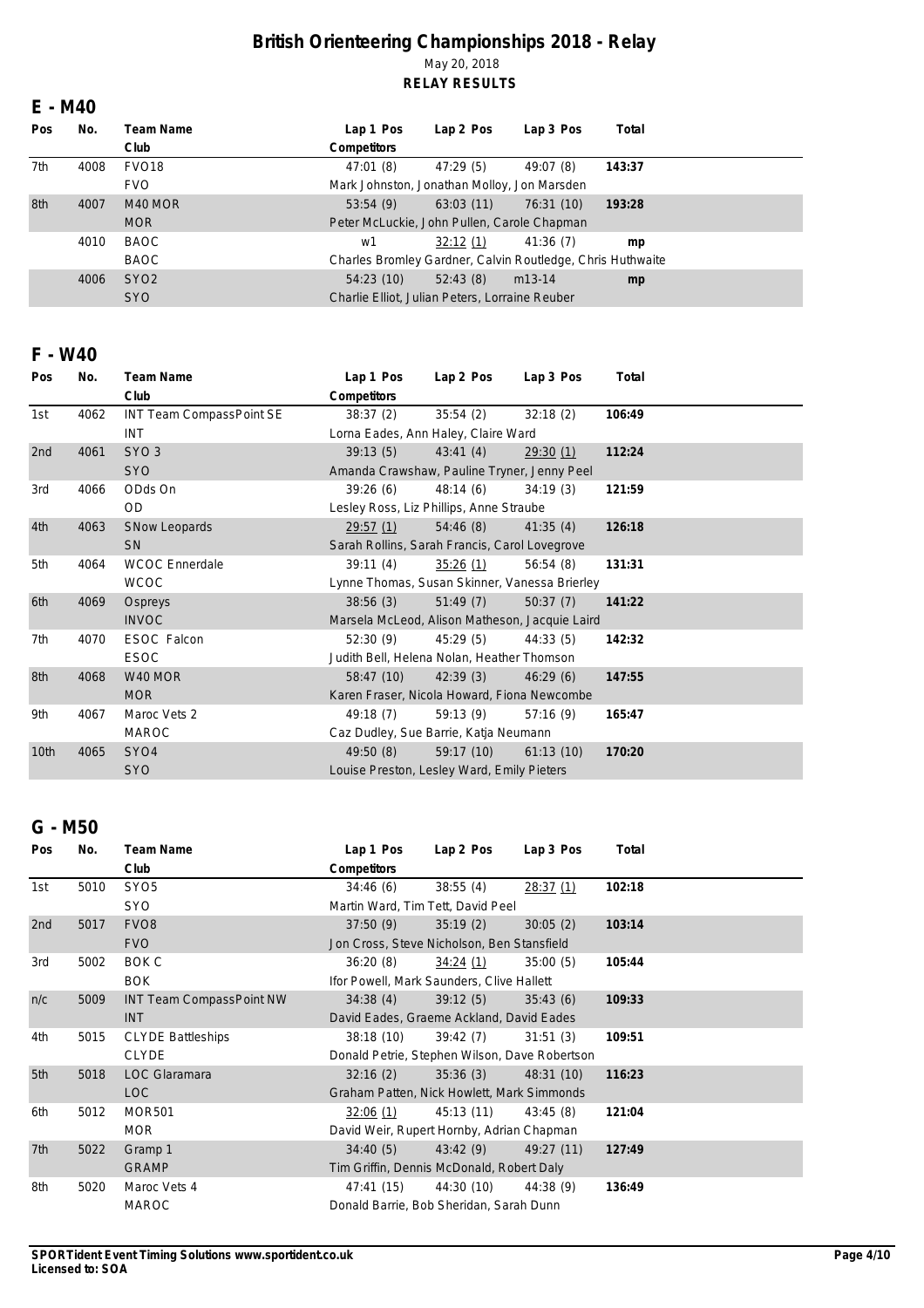| G - M50          |      |                              |                                                  |                 |            |        |  |  |  |
|------------------|------|------------------------------|--------------------------------------------------|-----------------|------------|--------|--|--|--|
| Pos              | No.  | Team Name                    | Lap 1 Pos                                        | Lap 2 Pos       | Lap 3 Pos  | Total  |  |  |  |
|                  |      | Club                         | Competitors                                      |                 |            |        |  |  |  |
| 9th              | 5007 | Aireonauts                   | 34:59(7)                                         | 51:58 (15)      | 51:32(13)  | 138:29 |  |  |  |
|                  |      | <b>AIRE</b>                  | Neil Conway, Ian Marshall, Robert King           |                 |            |        |  |  |  |
| 10th             | 5014 | <b>WCOC Bassenthwaite</b>    | 39:07(11)                                        | 49:36 (13)      | 50:13(12)  | 138:56 |  |  |  |
|                  |      | <b>WCOC</b>                  | Simon Hunter, Roger Thomas, Graham Watson        |                 |            |        |  |  |  |
| 11th             | 5021 | Golden Eagles                | 34:10(3)                                         | 42:26(8)        | 67:59 (16) | 144:35 |  |  |  |
|                  |      | <b>INVOC</b>                 | James Laird, Jon Shepherd, David Summers         |                 |            |        |  |  |  |
| 12 <sub>th</sub> | 5004 | <b>HH Stags</b>              | 39:13(12)                                        | 52:08 (16)      | 71:06 (17) | 162:27 |  |  |  |
|                  |      | <b>HH</b>                    | Kevin Harding, David Saunders, Rory Percival     |                 |            |        |  |  |  |
| 13 <sub>th</sub> | 5006 | Maroc Vets 3                 | 48:12 (16)                                       | 74:29 (20)      | 41:56(7)   | 164:37 |  |  |  |
|                  |      | <b>MAROC</b>                 | Keith Roberts, Alan Bennett, Trevor Ricketts     |                 |            |        |  |  |  |
|                  | 5003 | <b>SROC Devils</b>           | w6                                               | 51:41(14)       | 33:05(4)   | mp     |  |  |  |
|                  |      | <b>SROC</b>                  | Andrew Quickfall, Gavin Smith, Quentin Harding   |                 |            |        |  |  |  |
|                  | 5005 | SY010                        | 42:19(14)                                        | 57:06 (18)      | $m4-8$     | mp     |  |  |  |
|                  |      | <b>SYO</b>                   | Paul Taylor, Nigel Owens, Mark Chapman           |                 |            |        |  |  |  |
|                  | 5008 | <b>MOR M502</b>              | 54:14(17)                                        | 63:15(19)       | w9         | mp     |  |  |  |
|                  |      | <b>MOR</b>                   | Alan Halliday, Steve Smirthwaite, Nick Barr      |                 |            |        |  |  |  |
|                  | 5011 | ELOquents                    | 56:01(18)                                        | W <sub>13</sub> | 62:25(14)  | mp     |  |  |  |
|                  |      | <b>ELO</b>                   | Tim Harding, Ian Rowland, Pete Younger           |                 |            |        |  |  |  |
|                  | 5001 | SY <sub>O</sub> <sub>6</sub> | 77:00 (19)                                       | 39:26(6)        |            | dnf    |  |  |  |
|                  |      | <b>SYO</b>                   | Nicholas Lightfoot, Richard Baxter,              |                 |            |        |  |  |  |
|                  | 5016 | <b>WCOC Derwent Water</b>    | 39:14(13)                                        | 56:12 (17)      |            | dnf    |  |  |  |
|                  |      | <b>WCOC</b>                  | Martin Skinner, Scott Ashworth, Martin Skinner 2 |                 |            |        |  |  |  |
|                  | 5013 | FVO <sub>9</sub>             | rtd                                              | 45:33(12)       | 63:40(15)  | mp     |  |  |  |
|                  |      | <b>FVO</b>                   | Gary Longhurst, Rupert Parkinson, Trevor Hoey    |                 |            |        |  |  |  |

## **H - W50**

| Pos  | No.  | <b>Team Name</b>         | Lap 1 Pos                                                | Lap 2 Pos | Lap 3 Pos | Total  |  |  |  |
|------|------|--------------------------|----------------------------------------------------------|-----------|-----------|--------|--|--|--|
|      |      | Club                     | Competitors                                              |           |           |        |  |  |  |
| 1st  | 5068 | <b>BOKF</b>              | 32:36(3)                                                 | 34:24(2)  | 28:11(2)  | 95:11  |  |  |  |
|      |      | <b>BOK</b>               | Jackie Hallett, Alison Simmons, Alice Bedwell            |           |           |        |  |  |  |
| 2nd  | 5065 | BL <sub>3</sub>          | 31:31(1)                                                 | 32:53(1)  | 33:54(3)  | 98:18  |  |  |  |
|      |      | <b>BL</b>                | Christine Goulding, Karen Parker, Stella Lewsley         |           |           |        |  |  |  |
| 3rd  | 5070 | <b>FVO10</b>             | 35:48(4)                                                 | 42:53(6)  | 26:31(1)  | 105:12 |  |  |  |
|      |      | <b>FVO</b>               | Cathy Tilbrook, Louise Longhurst, Hazel Dean             |           |           |        |  |  |  |
| 4th  | 5069 | W50 MOR                  | 42:15(8)                                                 | 37:05(4)  | 37:31(7)  | 116:51 |  |  |  |
|      |      | <b>MOR</b>               | Jane Halliday, Pippa Weir, Elizabeth Barr                |           |           |        |  |  |  |
| 5th  | 5061 | LOC Dollywaggon          | 38:18(5)                                                 | 55:03(9)  | 35:13(5)  | 128:34 |  |  |  |
|      |      | <b>LOC</b>               | Lindsey Bayles, Rachel Powell, Louise Dunn               |           |           |        |  |  |  |
| 6th  | 5062 | <b>HH Caribou</b>        | 56:39(11)                                                | 36:06(3)  | 36:12(6)  | 128:57 |  |  |  |
|      |      | <b>HH</b>                | Alison Saunders, Janet Rosen, Alison Harding             |           |           |        |  |  |  |
| 7th  | 5064 | Airewaves                | 45:45 (9)                                                | 41:29(5)  | 45:13(9)  | 132:27 |  |  |  |
|      |      | <b>AIRE</b>              | Joyce Marshall, Susan Stevens, Wendy Carlyle             |           |           |        |  |  |  |
| 8th  | 5067 | <b>CLYDE Cruisers</b>    | 41:10(7)                                                 | 55:58(10) | 42:17(8)  | 139:25 |  |  |  |
|      |      | <b>CLYDE</b>             | Amelia Petrie, Rachel Wilson, Christine Patterson        |           |           |        |  |  |  |
| 9th  | 5066 | <b>RR Silver Wraiths</b> | 40:08(6)                                                 | 47:13(8)  | 52:12(10) | 139:33 |  |  |  |
|      |      | <b>RR</b>                | Pauline McAdam, Lindsey Knox, Fiona Johnston             |           |           |        |  |  |  |
| 10th | 5071 | Snow Angels              | 50:49(10)                                                | 44:15(7)  | 57:57(11) | 153:01 |  |  |  |
|      |      | <b>SN</b>                | Jane Archer, Gill Prowse, Gill Sharp                     |           |           |        |  |  |  |
|      | 5063 | <b>MDOC Ladies</b>       | 32:11(2)                                                 | $m7-8$    | 34:31(4)  | mp     |  |  |  |
|      |      | <b>MDOC</b>              | Heather Fellbaum, Elizabeth Hamer-Davies, Vicky Thornton |           |           |        |  |  |  |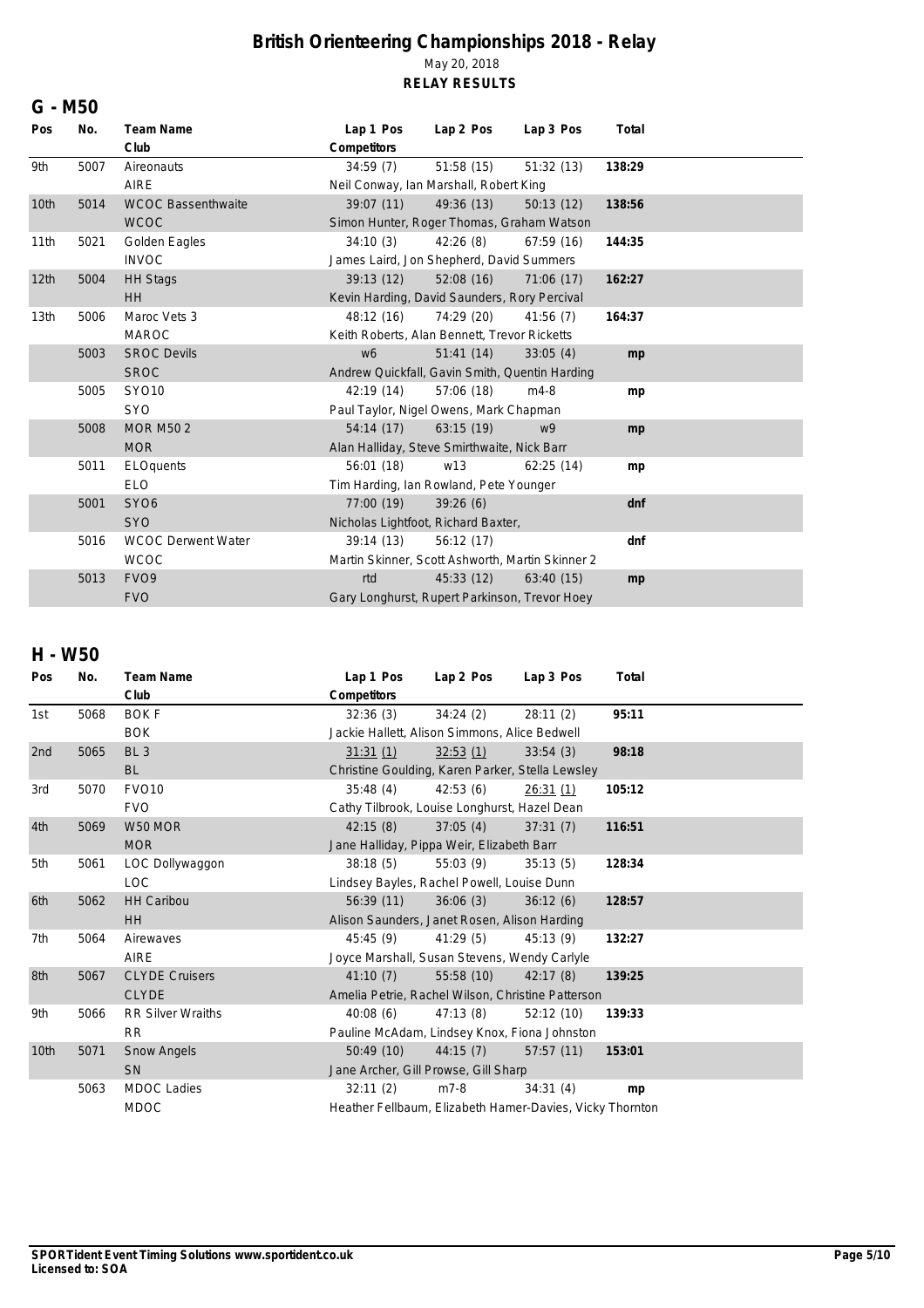| J - M60          |      |                          |                                                  |                |            |        |  |  |  |
|------------------|------|--------------------------|--------------------------------------------------|----------------|------------|--------|--|--|--|
| Pos              | No.  | Team Name                | Lap 1 Pos                                        | Lap 2 Pos      | Lap 3 Pos  | Total  |  |  |  |
|                  |      | Club                     | Competitors                                      |                |            |        |  |  |  |
| 1st              | 6014 | <b>DEEsixties</b>        | 34:02(5)                                         | 37:48(4)       | 31:22(1)   | 103:12 |  |  |  |
|                  |      | DEE                      | Nick Campbell, Steve Ingleby, John Embrey        |                |            |        |  |  |  |
| 2nd              | 6009 | Maroc Vets 5             | 31:20(2)                                         | 39:20(6)       | 33:34(2)   | 104:14 |  |  |  |
|                  |      | <b>MAROC</b>             | Nick Hale, Andy Tivendale, Roger Coombs          |                |            |        |  |  |  |
| 3rd              | 6003 | SLOW M60A                | 34:46(6)                                         | 41:32(8)       | 39:19(5)   | 115:37 |  |  |  |
|                  |      | <b>SLOW</b>              | David May, Alan Leakey, Andy Jones               |                |            |        |  |  |  |
| 4th              | 6002 | Hotaire                  | 41:41(11)                                        | 34:41(1)       | 40:09 (6)  | 116:31 |  |  |  |
|                  |      | AIRE                     | Peter Jones, Tony Carlyle, Tony Thornley         |                |            |        |  |  |  |
| 5th              | 6013 | <b>Chasers Gallopers</b> | 39:23(8)                                         | 37:20(3)       | 41:19 (7)  | 118:02 |  |  |  |
|                  |      | <b>WCH</b>               | Jonathan Howell, Dave Smith, Bob Dredge          |                |            |        |  |  |  |
| 6th              | 6010 | BL <sub>5</sub>          | 33:23(4)                                         | 43:02 (9)      | 42:16(8)   | 118:41 |  |  |  |
|                  |      | <b>BL</b>                | Keith Tonkin, Robin Thomas, Andy Lewsley         |                |            |        |  |  |  |
| 7th              | 6004 | SLOW M60B                | 37:21(7)                                         | 39:14(5)       | 47:27 (11) | 124:02 |  |  |  |
|                  |      | <b>SLOW</b>              | Paul Street, Don McKerrow, Andy Robinson         |                |            |        |  |  |  |
| 8th              | 6007 | <b>FVO11</b>             | 28:07(1)                                         | 43:26 (10)     | 55:23 (14) | 126:56 |  |  |  |
|                  |      | <b>FVO</b>               | Martin Dean, Mark Holliday, Ted Finch            |                |            |        |  |  |  |
| 9th              | 6017 | <b>BOKD</b>              | 45:14 (14)                                       | 36:07(2)       | 47:24 (10) | 128:45 |  |  |  |
|                  |      | <b>BOK</b>               | John Simmons, Charles Daniel, David Palmer       |                |            |        |  |  |  |
| 10th             | 6006 | <b>SYO11</b>             | 42:20 (12)                                       | 51:54(15)      | 35:39(3)   | 129:53 |  |  |  |
|                  |      | <b>SYO</b>               | Paul Johnson, Ian Cooper, Peter Gorvett          |                |            |        |  |  |  |
| 11th             | 6016 | <b>KFO Kanterers</b>     | 40:16 (10)                                       | 44:09 (11)     | 51:30 (12) | 135:55 |  |  |  |
|                  |      | <b>KFO</b>               | Robert Philp, Phil Smithard, Jim Moffat          |                |            |        |  |  |  |
| 12 <sub>th</sub> | 6011 | <b>ESOC Sith</b>         | 49:37 (16)                                       | 46:26(13)      | 43:31 (9)  | 139:34 |  |  |  |
|                  |      | <b>ESOC</b>              | Martin Caldwell, Roger Garnett, Crawford Lindsay |                |            |        |  |  |  |
| 13th             | 6005 | LOC Old Man              | 48:40 (15)                                       | 40:07(7)       | 51:34(13)  | 140:21 |  |  |  |
|                  |      | LOC                      | Martin Powell, Derek Fryer, John Pullin          |                |            |        |  |  |  |
| 14th             | 6012 | Old Rockers              | 31:20(2)                                         | 51:30(14)      | 63:05(16)  | 145:55 |  |  |  |
|                  |      | <b>AYROC</b>             | Bob Cherry, Charles Woodward, David Nichol       |                |            |        |  |  |  |
| 15th             | 6008 | <b>ESOC Rebels</b>       | 50:11(17)                                        | 45:11 (12)     | 60:55(15)  | 156:17 |  |  |  |
|                  |      | <b>ESOC</b>              | Leslie Dalgleish, Peter Halling, Mark Kassyk     |                |            |        |  |  |  |
|                  | 6001 | <b>LOC Crinkles</b>      | 45:11 (13)                                       | m <sub>6</sub> | 35:58(4)   | mp     |  |  |  |
|                  |      | <b>LOC</b>               | Graham Capper, Simon Filmore, Richard Tiley      |                |            |        |  |  |  |
|                  | 6015 | <b>Ultimate Eagles</b>   | 39:40(9)                                         | 56:42(16)      | rtd        | mp     |  |  |  |
|                  |      | <b>INVOC</b>             | Roy Dawson, Tim Sowood, Guy Seaman               |                |            |        |  |  |  |

### **K - W60**

| Pos | No.  | Team Name                | Lap 1 Pos                                          | Lap 2 Pos | Lap 3 Pos | Total  |  |  |  |
|-----|------|--------------------------|----------------------------------------------------|-----------|-----------|--------|--|--|--|
|     |      | Club                     | Competitors                                        |           |           |        |  |  |  |
| 1st | 6063 | <b>ESOC Landspeeders</b> | 44:42 (6)                                          | 42:55 (3) | 35:48(2)  | 123:25 |  |  |  |
|     |      | <b>ESOC</b>              | Margaret Dalgleish, Sally Lindsay, Maggie Scrugham |           |           |        |  |  |  |
| 2nd | 6064 | BL <sub>1</sub>          | 42:16(3)                                           | 38:35(1)  | 48:29(5)  | 129:20 |  |  |  |
|     |      | <b>BL</b>                | Jenny Wren, Christine Kiddier, Karen Blackburn     |           |           |        |  |  |  |
| 3rd | 6066 | SLOW W60                 | 40:50 (1)                                          | 47:58 (6) | 43:05(3)  | 131:53 |  |  |  |
|     |      | <b>SLOW</b>              | Sarah Brown, Kathy Haynes, Diane Leakey            |           |           |        |  |  |  |
| 4th | 6062 | <b>EBOR HJK</b>          | 42:49(5)                                           | 44:38(4)  | 46:13(4)  | 133:40 |  |  |  |
|     |      | <b>EBOR</b>              | Helen Gardner, Jill Smith, Karen Clark             |           |           |        |  |  |  |
| n/c | 6068 | <b>ESOC Lightsabers</b>  | 42:47(4)                                           | 63:01(8)  | 28:37(1)  | 134:25 |  |  |  |
|     |      | <b>ESOC</b>              | Mary Williams, Anne Thom, James Martin             |           |           |        |  |  |  |
| 5th | 6065 | <b>LOC Wetherlam</b>     | 42:12(2)                                           | 40:30(2)  | 61:41(8)  | 144:23 |  |  |  |
|     |      | <b>LOC</b>               | Judy Burge, Gill Browne, Judith Filmore            |           |           |        |  |  |  |
| 6th | 6067 | <b>DVO Lasses</b>        | 53:56(8)                                           | 61:14(7)  | 54:14 (7) | 169:24 |  |  |  |
|     |      | <b>DVO</b>               | Liz Godfree, Viv Macdonald, Judith Holt            |           |           |        |  |  |  |
| 7th | 6069 | DEE Js                   | 51:54(7)                                           | 75:38(9)  | 51:06(6)  | 178:38 |  |  |  |
|     |      | DEE                      | Jane Campbell, Jean Payne, Jacqueline Embrey       |           |           |        |  |  |  |
|     | 6061 | ELOphants                | 62:23(9)                                           | 46:21(5)  |           | dnf    |  |  |  |
|     |      | <b>ELO</b>               | Sheila Strain, Trina Rogerson, Robin Strain        |           |           |        |  |  |  |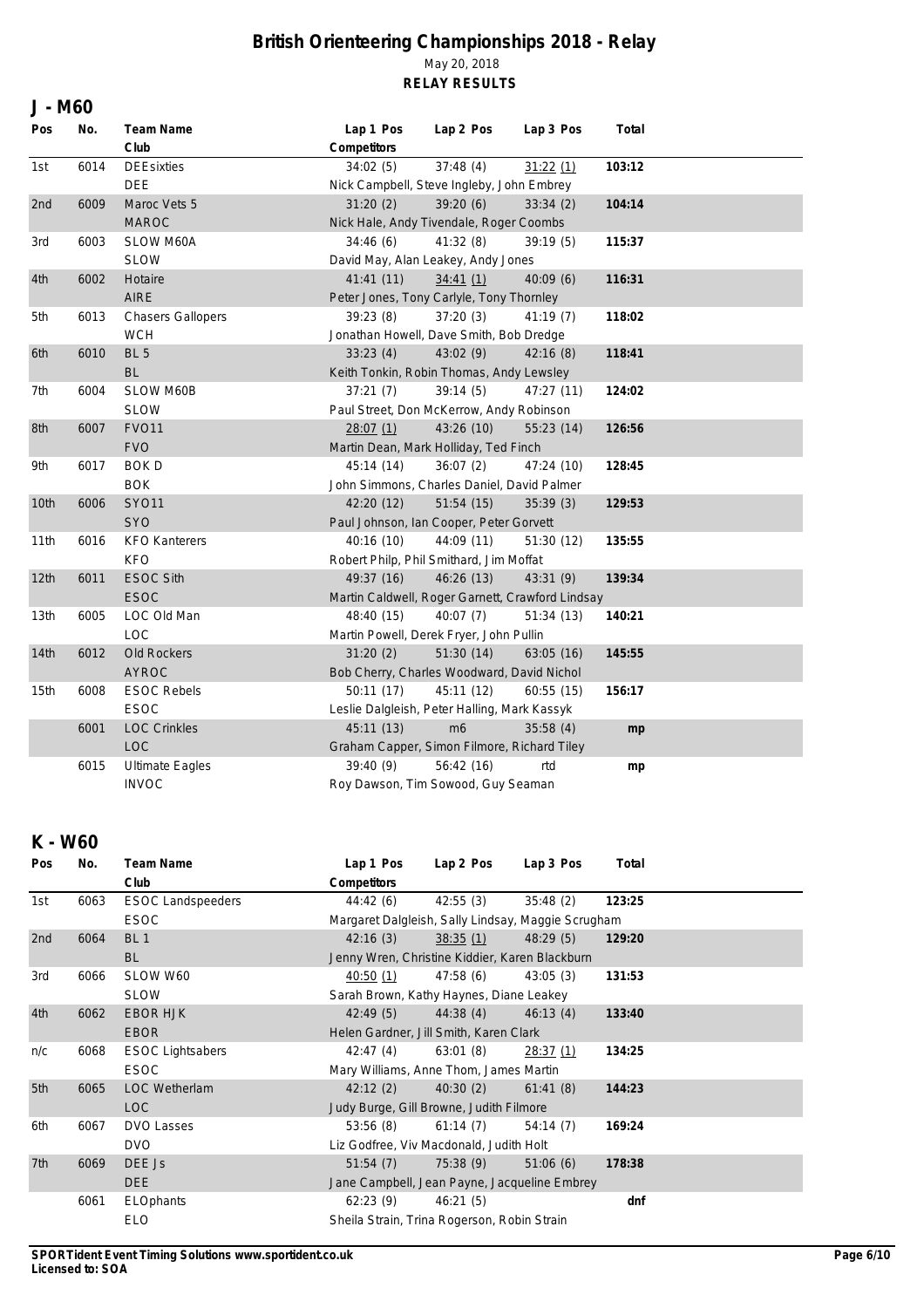#### **L - M/W70**

| <b>Pos</b> | No.  | Team Name                 | Lap 1 Pos                                            | Lap 2 Pos                                        | Lap 3 Pos | Total  |  |  |  |  |
|------------|------|---------------------------|------------------------------------------------------|--------------------------------------------------|-----------|--------|--|--|--|--|
|            |      | Club                      | Competitors                                          |                                                  |           |        |  |  |  |  |
| 1st        | 7001 | LOC Catstycam             | 29:02(1)                                             | 28:45(1)                                         | 30:56(1)  | 88:43  |  |  |  |  |
|            |      | LOC.                      |                                                      | Cliff Etherden, Carol McNeill, Simon Cane        |           |        |  |  |  |  |
| 2nd        | 7006 | <b>FVO12</b>              | 34:40(2)                                             | 33:28(2)                                         | 39:10(2)  | 107:18 |  |  |  |  |
|            |      | <b>FVO</b>                |                                                      | Geoffrey Hensman, Lindsey Hensman, Dave Coustick |           |        |  |  |  |  |
| 3rd        | 7007 | <b>ESOC Stormtroopers</b> | 35:39(3)                                             | 39:59(4)                                         | 44:26(6)  | 120:04 |  |  |  |  |
|            |      | <b>ESOC</b>               |                                                      | Alastair Lessells, Eleanor Pyrah, John McLaren   |           |        |  |  |  |  |
| 4th        | 7003 | ESOC x-wings              | 37:23(4)                                             | 44:36(7)                                         | 41:32(3)  | 123:31 |  |  |  |  |
|            |      | <b>ESOC</b>               | Roger Scrutton, Kathleen Lessells, Ian Pyrah         |                                                  |           |        |  |  |  |  |
| 5th        | 7005 | <b>LOC Haystacks</b>      | 38:41(5)                                             | 42:44(5)                                         | 43:38(5)  | 125:03 |  |  |  |  |
|            |      | LOC.                      | Roger Smith, Ann Smith, Tom Barkas                   |                                                  |           |        |  |  |  |  |
| 6th        | 7002 | BL <sub>2</sub>           | 48:47(6)                                             | 37:20(3)                                         | 54:14(7)  | 140:21 |  |  |  |  |
|            |      | <b>BL</b>                 | Richard Moss, Diana Mitchell, Dick Whitworth         |                                                  |           |        |  |  |  |  |
| 7th        | 7004 | <b>TINTO</b>              | 57:04 (7)                                            | 44:28 (6)                                        | 41:45(4)  | 143:17 |  |  |  |  |
|            |      | <b>TINTO</b>              | Dick Carmichael, Marcella McLennan, Trish Carmichael |                                                  |           |        |  |  |  |  |

### **M - M18**

| Pos | No.  | Team Name                 | Lap 1 Pos                                    | Lap 2 Pos | Lap 3 Pos | Total |
|-----|------|---------------------------|----------------------------------------------|-----------|-----------|-------|
|     |      | Club                      | Competitors                                  |           |           |       |
| 1st | 1805 | Blencathra Boys           | 21:15(1)                                     | 28:57(4)  | 23:13(2)  | 73:25 |
|     |      | <b>WCOC</b>               | Daniel Spencer, Zac Hudd, Alastair Thomas    |           |           |       |
| 2nd | 1802 | Maroc Juniors 8           | 24:08(2)                                     | 24:43(1)  | 28:06(3)  | 76:57 |
|     |      | <b>MAROC</b>              | Matthew Gooch, Luke Graham, Felix Wilson     |           |           |       |
| 3rd | 1801 | <b>Bassenthwaite Boys</b> | 30:20(6)                                     | 28:13(3)  | 23:12(1)  | 81:45 |
|     |      | <b>WCOC</b>               | Charlie Rennie, Joe Sunley, Joe Hudd         |           |           |       |
| n/c | 1808 | Dreigian Cymreig          | 26:40(3)                                     | 30:47(5)  | 31:00(5)  | 88:27 |
|     |      | <b>MIXED</b>              | Tom Wood, Quinlan Silk, William Thomas       |           |           |       |
| 4th | 1806 | Maroc Juniors 9           | 27:16(4)                                     | 27:16(2)  | 37:13(6)  | 91:45 |
|     |      | <b>MAROC</b>              | John Getliff, Jake Chapman, Alistair Chapman |           |           |       |
| 5th | 1803 | <b>Binsey Boys</b>        | 29:10(5)                                     | 35:28(6)  | 28:46(4)  | 93:24 |
|     |      | <b>WCOC</b>               | Ben Goodwin, Louis Morris, Ben Breeze        |           |           |       |

### **N - W18**

| Pos | No.  | Team Name               | Lap 1 Pos                                     | Lap 2 Pos | Lap 3 Pos | Total  |
|-----|------|-------------------------|-----------------------------------------------|-----------|-----------|--------|
|     |      | Club                    | Competitors                                   |           |           |        |
| 1st | 1863 | INT Team CompassPoint W | 26:59(1)                                      | 37:16(2)  | 35:46(2)  | 100:01 |
|     |      | INT.                    | Pippa Carcas, Leah Bartlett, Mairi Eades      |           |           |        |
| 2nd | 1861 | <b>LOC Steeple</b>      | 33:33(2)                                      | 39:39(3)  | 28:38(1)  | 101:50 |
|     |      | <b>LOC</b>              | Merryn Stangroom, Lucy Gibson, Ellie Simmonds |           |           |        |
| 3rd | 1862 | <b>Fells Angels</b>     | 42:36(3)                                      | 36:22(1)  | 37:55(3)  | 116:53 |
|     |      | <b>WCOC</b>             | Jessica Breeze, Carys Thomas, Rosie Spencer   |           |           |        |

### **P - M14**

| Pos | No.  | Team Name         | Lap 1 Pos                                    | Lap 2 Pos | Lap 3 Pos | Total |  |
|-----|------|-------------------|----------------------------------------------|-----------|-----------|-------|--|
|     |      | Club              | Competitors                                  |           |           |       |  |
| 1st | 1404 | Maroc Juniors 6   | 16:30(1)                                     | 21:55(1)  | 16:48(1)  | 55:13 |  |
|     |      | <b>MAROC</b>      | Ewan Musgrave, Adam Barrie, Joel Gooch       |           |           |       |  |
| 2nd | 1401 | SYO7              | 19:23(3)                                     | 24:55(2)  | 18:00(2)  | 62:18 |  |
|     |      | <b>SYO</b>        | Sam Crawshaw, Max Mobus, Euan Tryner         |           |           |       |  |
| 3rd | 1406 | Maroc Juniors 7   | 21:33(4)                                     | 31:41(3)  | 24:51(3)  | 78:05 |  |
|     |      | <b>MAROC</b>      | Jonas Newey, Ranolph Whitehead, Ewan Bennett |           |           |       |  |
| n/c | 1407 | Eagles            | 22:16(6)                                     | 33:11(4)  | 37:51(6)  | 93:18 |  |
|     |      | <b>INVOC</b>      | Oscar Shepherd, Angus Laird, Neil McMillan   |           |           |       |  |
| 4th | 1402 | FVO <sub>17</sub> | 19:22(2)                                     | 43:21(5)  | 34:29(4)  | 97:12 |  |
|     |      | <b>FVO</b>        | Jamie Goddard, Lucy Hensman, Jamie Connor    |           |           |       |  |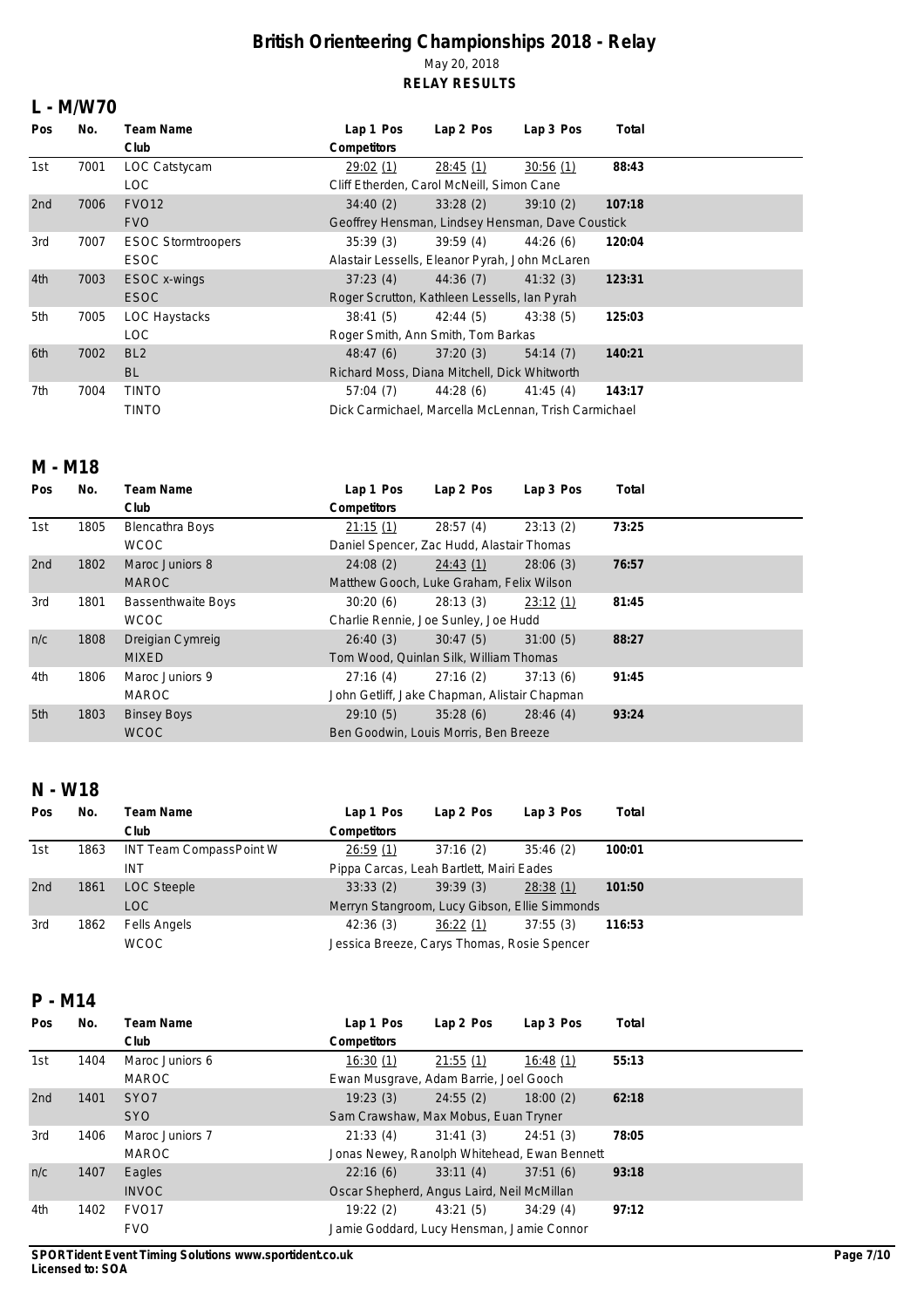### **P - M14**

| Pos | No.  | Team Name          | Lap 1 Pos                                 | Lap 2 Pos | Lap 3 Pos | Total  |  |
|-----|------|--------------------|-------------------------------------------|-----------|-----------|--------|--|
|     |      | Club               | <b>Competitors</b>                        |           |           |        |  |
| 5th | 1403 | <b>LOC Bowfell</b> | 30:15(7)                                  | 58:11(6)  | 56:52(7)  | 145:18 |  |
|     |      | LOC.               | Peter Scott, Henry Bangham, Nathan Tizard |           |           |        |  |
|     | 1405 | <b>LOC Pillar</b>  | 21:52(5)                                  | w1        | 35:42(5)  | mp     |  |
|     |      | LOC                | Dylan Kenny, Jacob Wiles, Luke Simmonds   |           |           |        |  |

#### **Q - W14**

| Pos | No.  | Team Name           | Lap 1 Pos                                          | Lap 2 Pos | Lap 3 Pos | Total  |  |  |  |
|-----|------|---------------------|----------------------------------------------------|-----------|-----------|--------|--|--|--|
|     |      | Club                | Competitors                                        |           |           |        |  |  |  |
| 1st | 1467 | W <sub>14</sub> MOR | 23:33(1)                                           | 23:53(1)  | 29:16(4)  | 76:42  |  |  |  |
|     |      | <b>MOR</b>          | Hannah Kingham, Isobel Howard, Faith Kenyon        |           |           |        |  |  |  |
| 2nd | 1466 | Maroc Juniors 5     | 24:27(2)                                           | 31:03(3)  | 28:49(3)  | 84:19  |  |  |  |
|     |      | <b>MAROC</b>        | Catriona Chapman, Eliza Barrie, Charlotte Reynolds |           |           |        |  |  |  |
| 3rd | 1462 | GO Girls            | 30:02(4)                                           | 34:47(5)  | 26:19(2)  | 91:08  |  |  |  |
|     |      | GO.                 | Phoebe King, Ellie Mills-Hicks, Tina Mills-Hicks   |           |           |        |  |  |  |
| 4th | 1464 | SY013               | 30:14(5)                                           | 30:21(2)  | 30:43(5)  | 91:18  |  |  |  |
|     |      | <b>SYO</b>          | Freya Tryner, Alexandra Crawshaw, Imogen Pieters   |           |           |        |  |  |  |
| 5th | 1463 | <b>LOC Blisco</b>   | 36:06(6)                                           | 33:05(4)  | 40:56(6)  | 110:07 |  |  |  |
|     |      | LOC.                | Laura Brown, Lizzie Hampshire, Gillian Wells       |           |           |        |  |  |  |
| 6th | 1465 | <b>LOC Stickle</b>  | 61:55(7)                                           | 58:12(6)  | 49:00(7)  | 169:07 |  |  |  |
|     |      | LOC                 | Sarah Johnston, Adelaide Dodson, Bethan Tonkin     |           |           |        |  |  |  |
|     | 1461 | LOC Dow Craq        | 25:30(3)                                           | m8        | 26:08(1)  | mp     |  |  |  |
|     |      | LOC.                | Rebecca O'Donovan, Jess Evans, Emily Turner        |           |           |        |  |  |  |

## **R - Mini**

| Pos              | No.  | Team Name               | Lap 1 Pos                                       | Lap 2 Pos  | Lap 3 Pos  | Total |  |  |
|------------------|------|-------------------------|-------------------------------------------------|------------|------------|-------|--|--|
|                  |      | Club                    | Competitors                                     |            |            |       |  |  |
| 1st              | 1201 | SYO <sub>8</sub>        | 13:55(4)                                        | 13:35(1)   | 15:10(2)   | 42:40 |  |  |
|                  |      | SYO                     | Robbie Lightfoot, Oscar Peel, Conrad Reuber     |            |            |       |  |  |
| 2nd              | 1206 | MINI MOR 1              | 13:34(1)                                        | 17:49(3)   | 15:30(3)   | 46:53 |  |  |
|                  |      | <b>MOR</b>              | Finlay McLuckie, Sophie Howard, Kate McLuckie   |            |            |       |  |  |
| 3rd              | 1210 | INT Team CompassPoint N | 13:57(5)                                        | 13:40(2)   | 23:37(9)   | 51:14 |  |  |
|                  |      | <b>INT</b>              | Laurence Ward, Ben Ross, Lucy Ward              |            |            |       |  |  |
| 4th              | 1202 | <b>LOC Hoad</b>         | 13:48(2)                                        | 24:11(8)   | 17:29(6)   | 55:28 |  |  |
|                  |      | <b>LOC</b>              | Jessica Bailey, Matilda Alger, Amelia Thompson  |            |            |       |  |  |
| 5th              | 1212 | Crummock Kids           | 15:40(6)                                        | 25:50 (10) | 13:59(1)   | 55:29 |  |  |
|                  |      | <b>WCOC</b>             | Isaac Hunter, George Rennie, Daisy Rennie       |            |            |       |  |  |
| 6th              | 1215 | <b>ESOC Gungans</b>     | 20:35(10)                                       | 19:31(5)   | 15:47(4)   | 55:53 |  |  |
|                  |      | <b>ESOC</b>             | Rowan Lawlor, Megan Brown, Maja Robertson       |            |            |       |  |  |
| 7th              | 1213 | Maroc Juniors 1         | 22:16(12)                                       | 18:16(4)   | 17:14(5)   | 57:46 |  |  |
|                  |      | <b>MAROC</b>            | Yann Newey, Blair Garrett, Ruth Gooch           |            |            |       |  |  |
| 8th              | 1204 | <b>SNow Flurries</b>    | 13:48(2)                                        | 24:20(9)   | 23:58 (10) | 62:06 |  |  |
|                  |      | SN                      | Tommy Rollins, Lucy Townley, Rebecca Lovegrove  |            |            |       |  |  |
| 9th              | 1207 | FVO <sub>13</sub>       | 22:59(13)                                       | 20:39(6)   | 21:02(7)   | 64:40 |  |  |
|                  |      | <b>FVO</b>              | Kirsty Flint, Matthew Inman, Andrew Twigg       |            |            |       |  |  |
| 10th             | 1208 | Maroc Juniors 3         | 17:10(8)                                        | 23:25(7)   | 29:59 (14) | 70:34 |  |  |
|                  |      | <b>MAROC</b>            | Fergus Dunbar, Cameron Couillard, Logan Beedie  |            |            |       |  |  |
| 11th             | 1205 | SYO <sub>9</sub>        | 16:08(7)                                        | 31:52(14)  | 26:28 (13) | 74:28 |  |  |
|                  |      | <b>SYO</b>              | Ella Baxter, William Preston, Alice Pieters     |            |            |       |  |  |
| 12th             | 1203 | <b>FVO14</b>            | 20:42(11)                                       | 28:47(13)  | 26:27(12)  | 75:56 |  |  |
|                  |      | <b>FVO</b>              | Katie Hensman, Hanna Brindley, Eilidh Connor    |            |            |       |  |  |
| 13 <sub>th</sub> | 1211 | MINI MOR 2              | 38:13(15)                                       | 28:30 (12) | 23:05(8)   | 89:48 |  |  |
|                  |      | <b>MOR</b>              | Kirsten Wallach, Aidan Wallach, Noah Griffin    |            |            |       |  |  |
|                  | 1209 | Maroc Juniors 2         | m8                                              | 32:55(15)  | 24:22 (11) | mp    |  |  |
|                  |      | <b>MAROC</b>            | Lewis Dunbar, Douglas Walmsley, Findlay Cormack |            |            |       |  |  |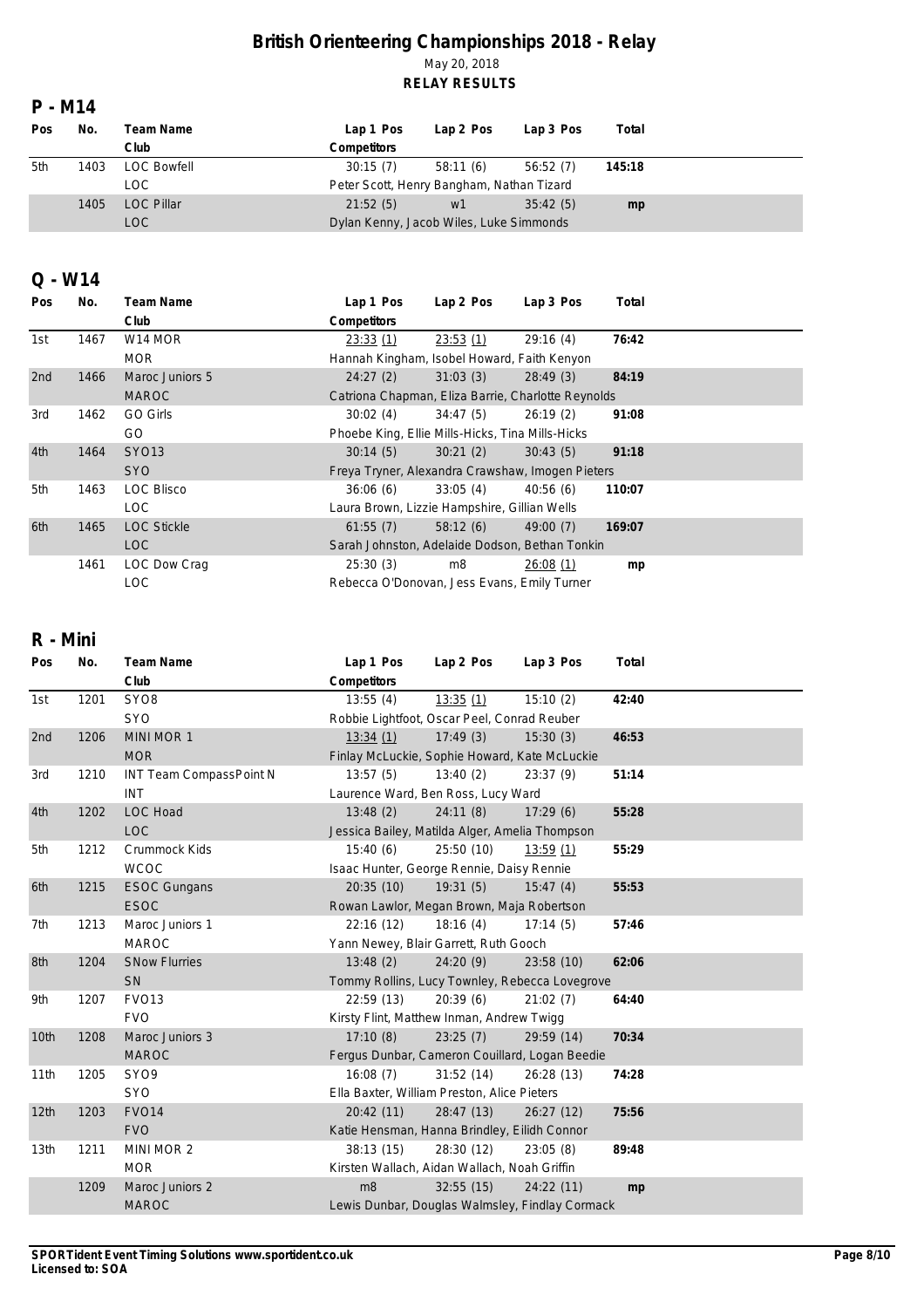### **R - Mini**

| Pos | No.  | Team Name        | Lap 1 Pos                                  | Lap 2 Pos  | Lap 3 Pos | Total |  |
|-----|------|------------------|--------------------------------------------|------------|-----------|-------|--|
|     |      | Club             | <b>Competitors</b>                         |            |           |       |  |
|     | 1216 | Maroc Juniors 4  | 30:40(14)                                  | 39:50 (16) |           | dnf   |  |
|     |      | <b>MAROC</b>     | Luke Peters, Robert Peters, Evan Hynd      |            |           |       |  |
|     | 1214 | <b>HOC Minis</b> | 17:33(9)                                   | 27:17(11)  |           | dnf   |  |
|     |      | <b>HOC</b>       | Craig Thompson, Robertas Stupelis, Vaccant |            |           |       |  |

### **S - Mixed Ad Hoc**

| Pos              | No. | Team Name                    | Lap 1 Pos                                           | Lap 2 Pos  | Lap 3 Pos  | Total  |  |
|------------------|-----|------------------------------|-----------------------------------------------------|------------|------------|--------|--|
|                  |     | Club                         | Competitors                                         |            |            |        |  |
| 1st              | 434 | DVO Crich                    | 40:42 (10)                                          | 27:15(1)   | 29:42(1)   | 97:39  |  |
|                  |     | <b>DVO</b>                   | Rachel Duckworth, John Duckworth, Sarah Duckworth   |            |            |        |  |
| 2nd              | 422 | Two BlonDEEs and BaIDEE      | 42:12 (17)                                          | 38:21(8)   | 30:02(2)   | 110:35 |  |
|                  |     | <b>DEE</b>                   | Jon Hateley, Maggie Hateley, Hannah Hateley         |            |            |        |  |
| 3rd              | 446 | WAOC Wilderpeople            | 38:55(7)                                            | 43:16 (15) | 32:01(4)   | 114:12 |  |
|                  |     | <b>WAOC</b>                  | James Haynes, Janet Cronk, Peter Haynes             |            |            |        |  |
| 4th              | 414 | <b>MDOC Mix</b>              | 41:40(14)                                           | 36:01(3)   | 37:44(14)  | 115:25 |  |
|                  |     | <b>MDOC</b>                  | Alison Fryer, Lucy Fryer, John Britton              |            |            |        |  |
| 5th              | 407 | <b>SYO14</b>                 | 41:59(15)                                           | 43:06 (13) | 36:29(11)  | 121:34 |  |
|                  |     | <b>SYO</b>                   | Aislinn Prendergast, Joe Owens, Judy Johnson        |            |            |        |  |
| 6th              | 435 | GO Boys                      | 37:01(6)                                            | 37:47(7)   | 49:11 (21) | 123:59 |  |
|                  |     | GO                           | Phil Conway, Adam Conway, Luke Mills-Hicks          |            |            |        |  |
| 7th              | 438 | <b>KERNOddities</b>          | 33:31(4)                                            | 54:06 (29) | 37:39(13)  | 125:16 |  |
|                  |     | <b>KERNO</b>                 | Phil Newall, Adele Newall, Scott Collier            |            |            |        |  |
| 8th              | 433 | Mather Cubism                | 51:10(26)                                           | 46:25(18)  | 30:07(3)   | 127:42 |  |
|                  |     | MAR&LOG                      | Rachel Mather, John Mather, Paul Mather             |            |            |        |  |
| 9th              | 443 | Gramp 4                      | 50:05(24)                                           | 37:44(5)   | 41:00 (15) | 128:49 |  |
|                  |     | <b>GRAMP</b>                 | Ali Robertson, Carolyn McLeod, Oonagh Grassie       |            |            |        |  |
| 10th             | 425 | Not SO                       | 52:35(29)                                           | 42:44(12)  | 34:46(9)   | 130:05 |  |
|                  |     | <b>SOFA</b>                  | Robin Smith, Nick Silk, Robert Rapkins              |            |            |        |  |
| 11th             | 441 | <b>LOK Celts</b>             | 36:00(5)                                            | 58:04 (31) | 36:31(12)  | 130:35 |  |
|                  |     | <b>LOK</b>                   | Ian Searle, Ronan Cleary, Julie Cleary              |            |            |        |  |
| 12 <sub>th</sub> | 405 | <b>BASOC FLYERS</b>          | 48:17 (23)                                          | 52:31(27)  | 32:19(5)   | 133:07 |  |
|                  |     | <b>BASOC</b>                 | Clare Kemsley, Jane Pottie, Alice Kemsley           |            |            |        |  |
| 13th             | 423 | <b>AYROC &amp; Rollers</b>   | 47:26 (22)                                          | 38:48(9)   | 47:44 (19) | 133:58 |  |
|                  |     | <b>AYROC</b>                 | Dougie Condy, Delphine Poirot, Jane Cherry          |            |            |        |  |
| 14th             | 442 | Gramp 3                      | 44:36 (20)                                          | 35:08(2)   | 54:15(25)  | 133:59 |  |
|                  |     | <b>GRAMP</b>                 | Rosslyn Nicholson, Iain McLeod, Kevin Reynard       |            |            |        |  |
| 15th             | 410 | <b>CLYDE Puffers</b>         | 52:55(30)                                           | 49:32 (21) | 32:36(6)   | 135:03 |  |
|                  |     | <b>CLYDE</b>                 | Alastair Mccartney, Sally Mccartney, Alice Wilson   |            |            |        |  |
| 16th             | 427 | <b>Flying Foxes</b>          | 40:47(11)                                           | 59:56 (32) | 35:01(10)  | 135:44 |  |
|                  |     | <b>AYROC</b>                 | Lindsay Smith, Fergus Smith, Phil Smith             |            |            |        |  |
| 17th             | 419 | Maroc Mix                    | 38:59(8)                                            | 50:15(23)  | 46:52 (18) | 136:06 |  |
|                  |     | <b>MAROC</b>                 | Martin Young, Peter Craig, Eilidh Garrett           |            |            |        |  |
| 18th             | 416 | <b>Chasers Sprinters</b>     | 53:11 (32)                                          | 37:45(6)   | 50:24(22)  | 141:20 |  |
|                  |     | <b>WCH</b>                   | Andrew Yeates, John Robinson, Alison Yeates         |            |            |        |  |
| 19th             | 409 | ClaroOs Scottish Adventurers | 42:06 (16)                                          | 66:29 (34) | 33:38(8)   | 142:13 |  |
|                  |     | CLARO                        | Liz Potterton, Mike Hind, Ruth Ker                  |            |            |        |  |
| 20th             | 408 | The Bales Squad              | 33:25(3)                                            | 45:28 (17) | 67:54(31)  | 146:47 |  |
|                  |     | POTOC                        | Ellie Bales, Dave Bales, Elizabeth Bales            |            |            |        |  |
| 21st             | 402 | Gramp 2                      | 39:52(9)                                            | 43:15(14)  | 66:07 (30) | 149:14 |  |
|                  |     | <b>GRAMP</b>                 | Richard Oxlade, Ros Evans, Hugh Nicholson           |            |            |        |  |
| 22nd             | 424 | <b>ESOC Force</b>            | 40:57 (13)                                          | 40:41(11)  | 69:15 (32) | 150:53 |  |
|                  |     | ESOC                         | Hanne Robertson, Leonne Hutchinson, Callum Tyler    |            |            |        |  |
| 23rd             | 430 | <b>Trilanders</b>            | 51:17(27)                                           | 50:37 (24) | 53:08 (23) | 155:02 |  |
|                  |     | <b>MIXED</b>                 | Catherine Dawson, Terry Sankey, Bruce Peat          |            |            |        |  |
| 24th             | 439 | <b>DVOthers</b>              | 54:52 (33)                                          | 57:08 (30) | 44:09 (17) | 156:09 |  |
|                  |     | <b>DVO</b>                   | Ranald Macdonald, Mike Godfree, Ann-Marie Duckworth |            |            |        |  |
|                  |     |                              |                                                     |            |            |        |  |